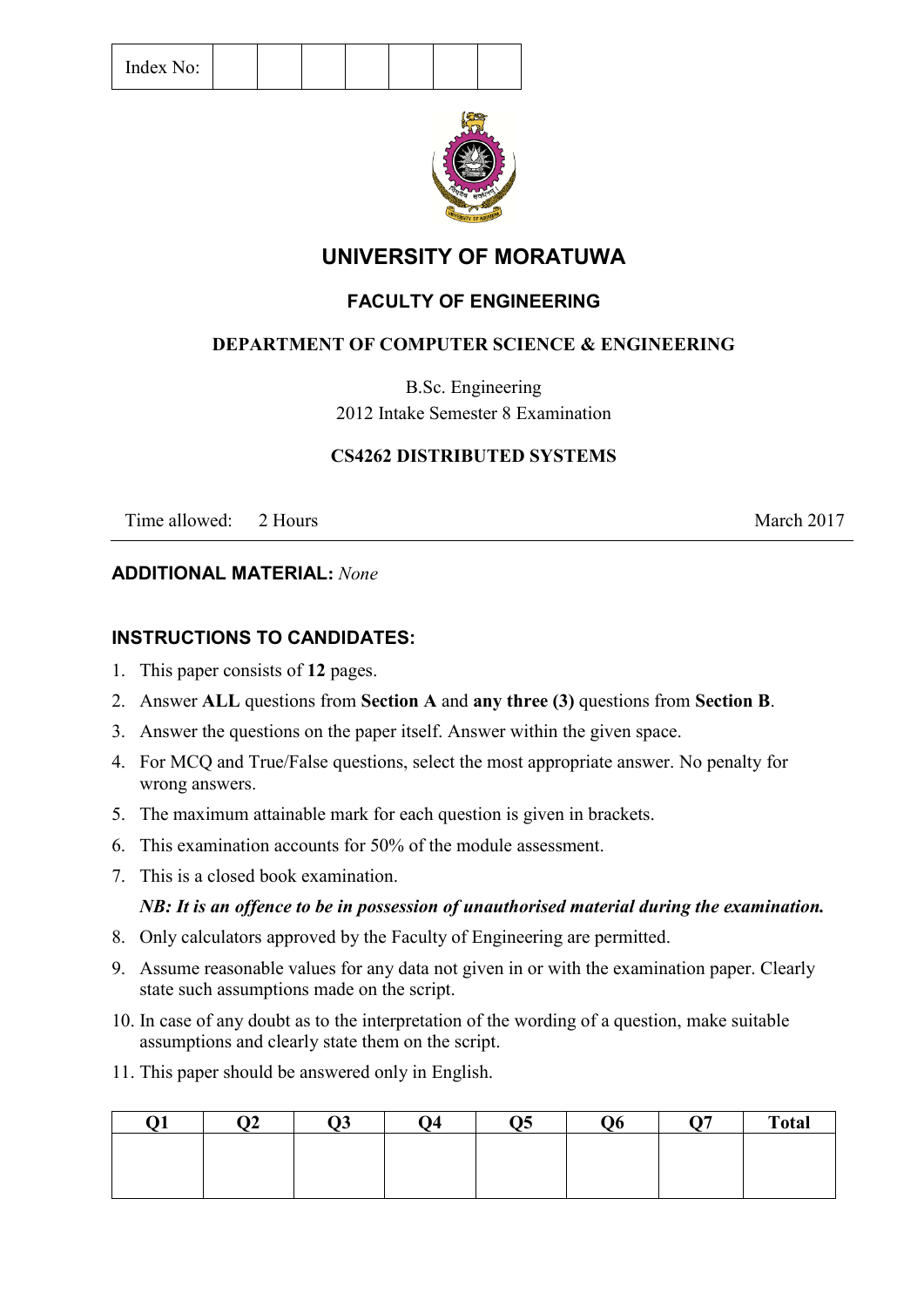## **Section A**

#### **Question 1**  $[2 \times 10 = 20 \text{ marks}]$

Circle the most appropriate answer.

- (i) Which of the following statements is **not true** about distributed systems?
	- a. Attempts to provide a Single System View to users
	- b. Built on a homogeneous infrastructure
	- c. Relatively easy to expand or scale
	- d. Use message passing for communication and coordination
- (ii) Migration transparency
	- a. Allows access without knowledge of location
	- b. Enables multiple instances of resources
	- c. Enables the movement of resources
	- d. Enables the concealment of faults
- (iii) Which of the following is **not** a basic scaling technique for distributed systems?
	- a. Distribution c. Hiding latency
	- b. Heterogeneity d. Replication
- (iv) Which of the following are true about P2P networks?
	- (p) Unstructured networks are relatively easier to setup.
	- (q) Unstructured networks are more suitable to handle mutable objects.
	- (r) Structured networks provide bounded performance.
	- a. *p* and *q* only c. *q* and *r* only
	- b. *p* and *r* only d. All three
- (v) Which of the following statements is true about P2P streaming?
	- a. It is relatively easier to setup a tree-push network.
	- b. Tree-push approach has higher resilience than mesh-pull approach.
	- c. Mesh-pull approach has the lowest latency.
	- d. Mesh-pull approach uses a bit map to identify video frames on peers.
- (vi) Which of the following are true about directory services?
	- (p) Map names to attributes.
	- (q) Support only service discovery.
	- (r) Used to identify RPC and Web services.
	- a. *p* and *q* only c. *q* and *r* only
	- b. *p* and *r* only d. All three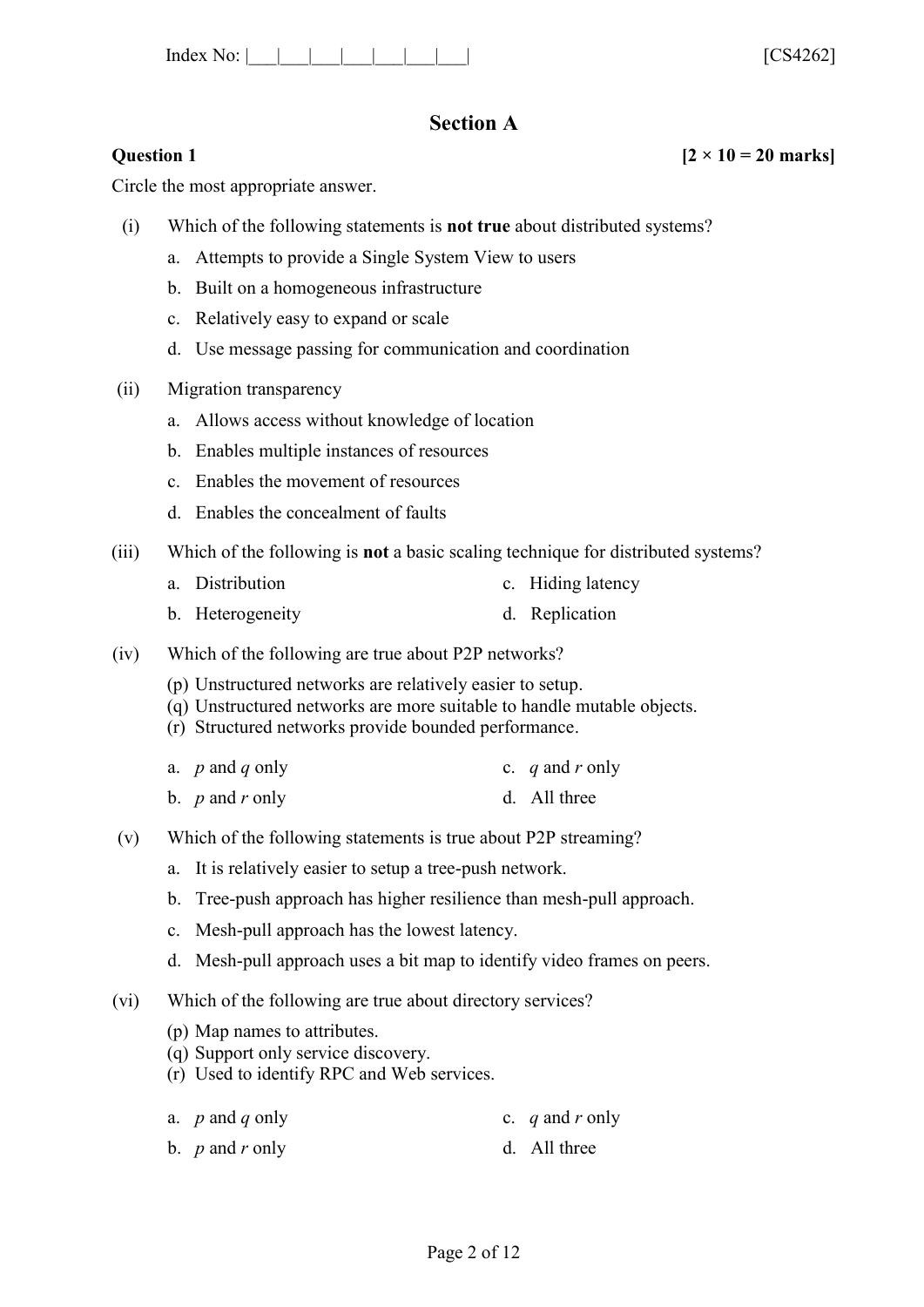Index No: |\_\_\_|\_\_\_|\_\_\_|\_\_\_|\_\_\_|\_\_\_|\_\_\_| [CS4262]

- (vii) What feature **does not** belong to a private cloud?
	- a. Dial-home support c. Self-service portal
	- b. Metered billing d. Rapid elasticity
- (viii) Physical time in a distributed system does not make much sense because
	- a. Clock skew is almost constant due to small differences in drift rate.
	- b. Asynchronous models are sufficient in distributed systems.
	- c. There is an upper bound on message transmission delays.
	- d. We cannot synchronize clocks on multiple nodes.
	- (ix) Which of the following property of transactions ensures that concurrent transactions do not interfere with each other?
		- a. Atomic c. Durable
		- b. Consistent d. Isolated
	- (x) Which of the following are true about transactions?
		- (p) Dirty Read problem can be solved using Serial Equivalence.
		- (q) Lost Update problem can be solved using Serial Equivalence.
		- (r) Totally ordered multicast addresses concurrency problem.
		- c. *p* and *q* only c. *q* and *r* only d. *p* and *r* only d. All three

**Question 2**  $[1 \times 10 = 10 \text{ marks}]$ 

Tick True or False.

|         |                                                                                                                             | <b>True</b> | False |
|---------|-----------------------------------------------------------------------------------------------------------------------------|-------------|-------|
| (i)     | Web services are an example of Object-Based Architectures.                                                                  |             |       |
| (ii)    | Flooding in unstructured networks guarantees content discovery.                                                             |             |       |
| (iii)   | In RMI, state of remote objects is distributed.                                                                             |             |       |
| (iv)    | Web caching is an example of achieving best effort consistency.                                                             |             |       |
| (v)     | Split-brain syndrome can be fixed by having three instances of a given<br>service.                                          |             |       |
| $(v_i)$ | Response-based, transient, synchronous communication is weaker than<br>receipt-based, transient, synchronous communication. |             |       |
| (vii)   | Message queues could increase response time.                                                                                |             |       |
| (viii)  | Row versioning provides a centralized mechanism to provide isolation<br>among transactions.                                 |             |       |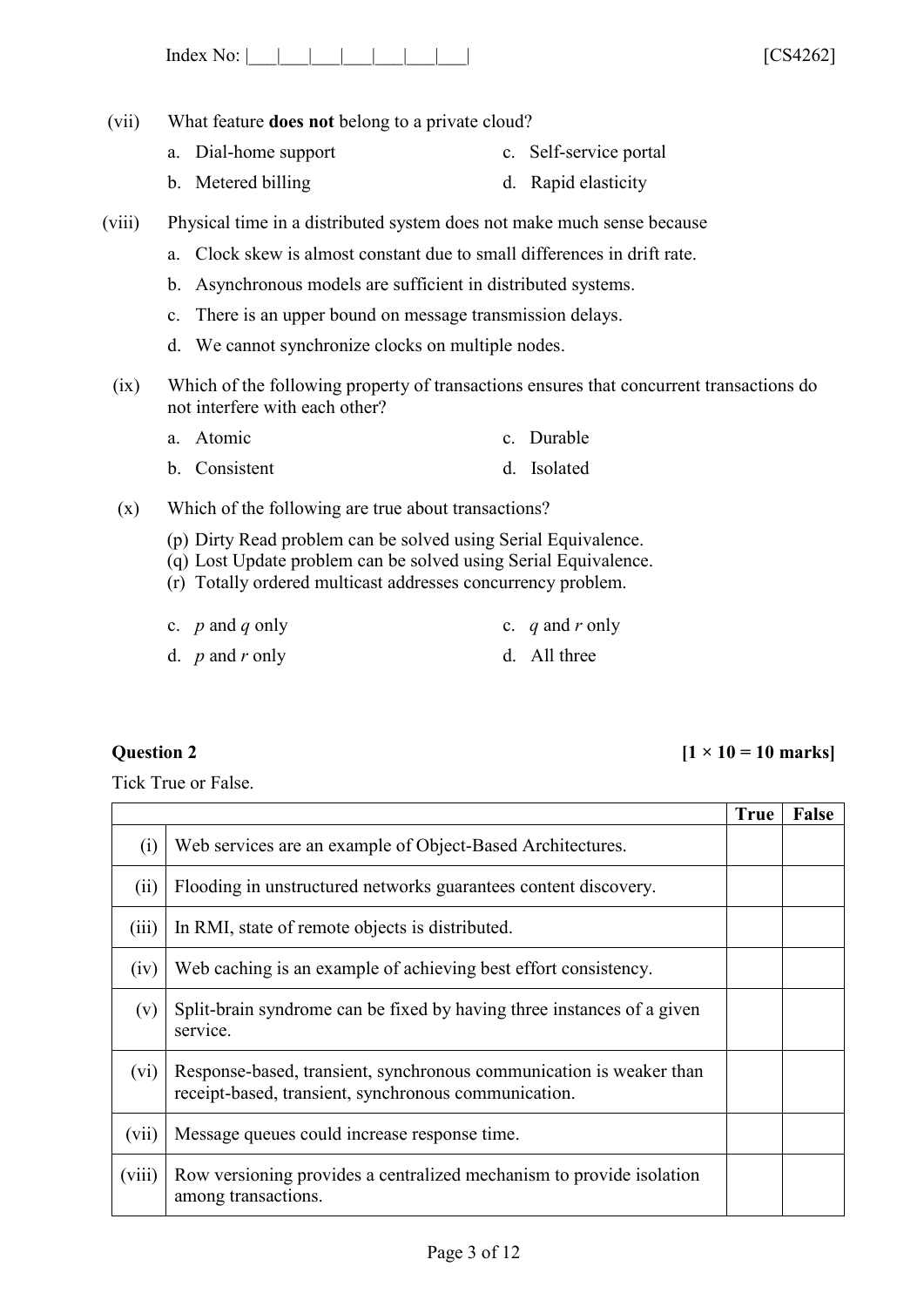| Index No: |  |  |  |  |  |  |  | $FCO$ $120$<br>,,<br>∼ |
|-----------|--|--|--|--|--|--|--|------------------------|
|-----------|--|--|--|--|--|--|--|------------------------|

|      |                                                                                                                                                                                                         | <b>True</b> | False |
|------|---------------------------------------------------------------------------------------------------------------------------------------------------------------------------------------------------------|-------------|-------|
| (1X) | Separation of file system structure (i.e., name space) and the contents of<br>files, enables Google file system to scale to petabytes of data while<br>having megabytes of metadata at the master node. |             |       |
|      | $(x)$   If a distributed system has 2 nodes each with availability of 99.9, overall<br>availability of the system is $99.9^2$ .                                                                         |             |       |

 $\mathcal{L}=\mathcal{L}^{\text{max}}$ 

### **Question 3**  $[1 \times 10 = 10 \text{ marks}]$

Fill in the blanks using one of the following keywords:

```
Asynchronous, Bootstrapping, Broker, Data manager, Distributed, 
FIFO, Flat, Horizontal, Hybrid, Hypervisor, Multicast, Overlay, 
Rarest-first, Rapid-development, Scalability, Scheduler, 
Transient, Underlay, Vertical, Wait free, Xen
```
- (i) In scaling, we gain better performance by using a machine with more resources (e.g., CPU and memory).
- (ii) is an application layer network, built on top of a physical network.
- (iii) is the process used by new node in a distributed system to identify other nodes in the system.
- (iv) \_\_\_\_\_\_\_\_\_\_\_\_\_\_\_\_\_\_ dissemination policy in BitTorrent enables rapid dissemination of contents.
- (v) In communication, sender continues immediately after it has submitted its message for transmission.
- (vi) A message decouples publishers from subscribers.
- (vii) cloud computing environments use a mix of on-premises, private cloud and third-party, public cloud services.
- (viii) \_\_\_\_\_\_\_\_\_\_\_\_\_\_\_ transaction is logically a flat, indivisible transaction that operates on distributed data.
	- (ix) One key advantage of the Platform as a Service (PaaS) cloud model is
	- (x) is responsible for proper control of concurrency in transactions.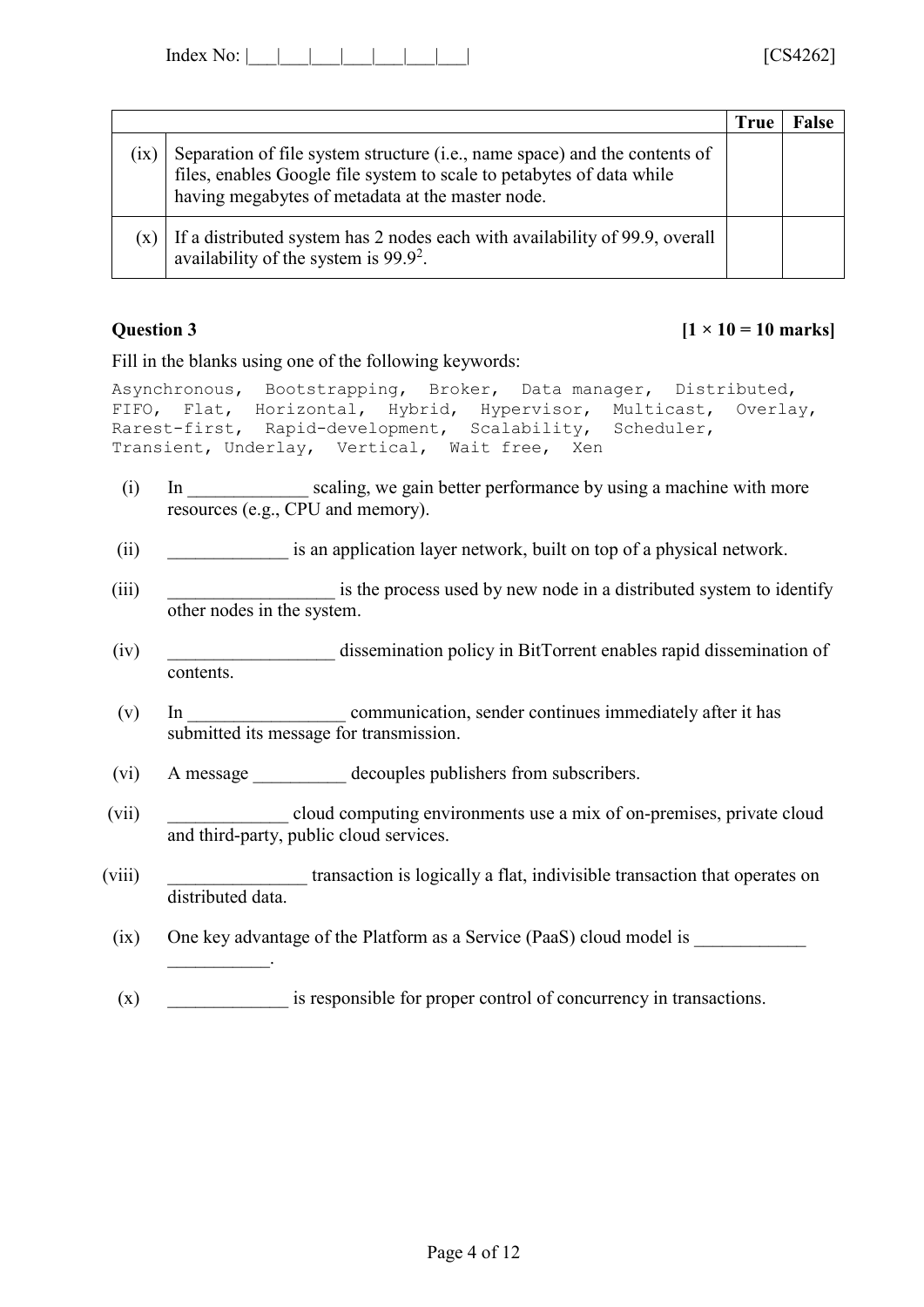| Index No: |  |
|-----------|--|
|-----------|--|

# **Section B**

Answer any three (3) questions.

**Question 4 [20 marks]** (i) Describe 2 benefits of replication in a video distribution service, e.g., Youtube. [4 marks]

(ii) What kinds of consistency problems can the use of replication cause? Discuss. [4 marks]

(iii) Propose, with justification, a reasonable consistency model for the video distribution service. [4 marks]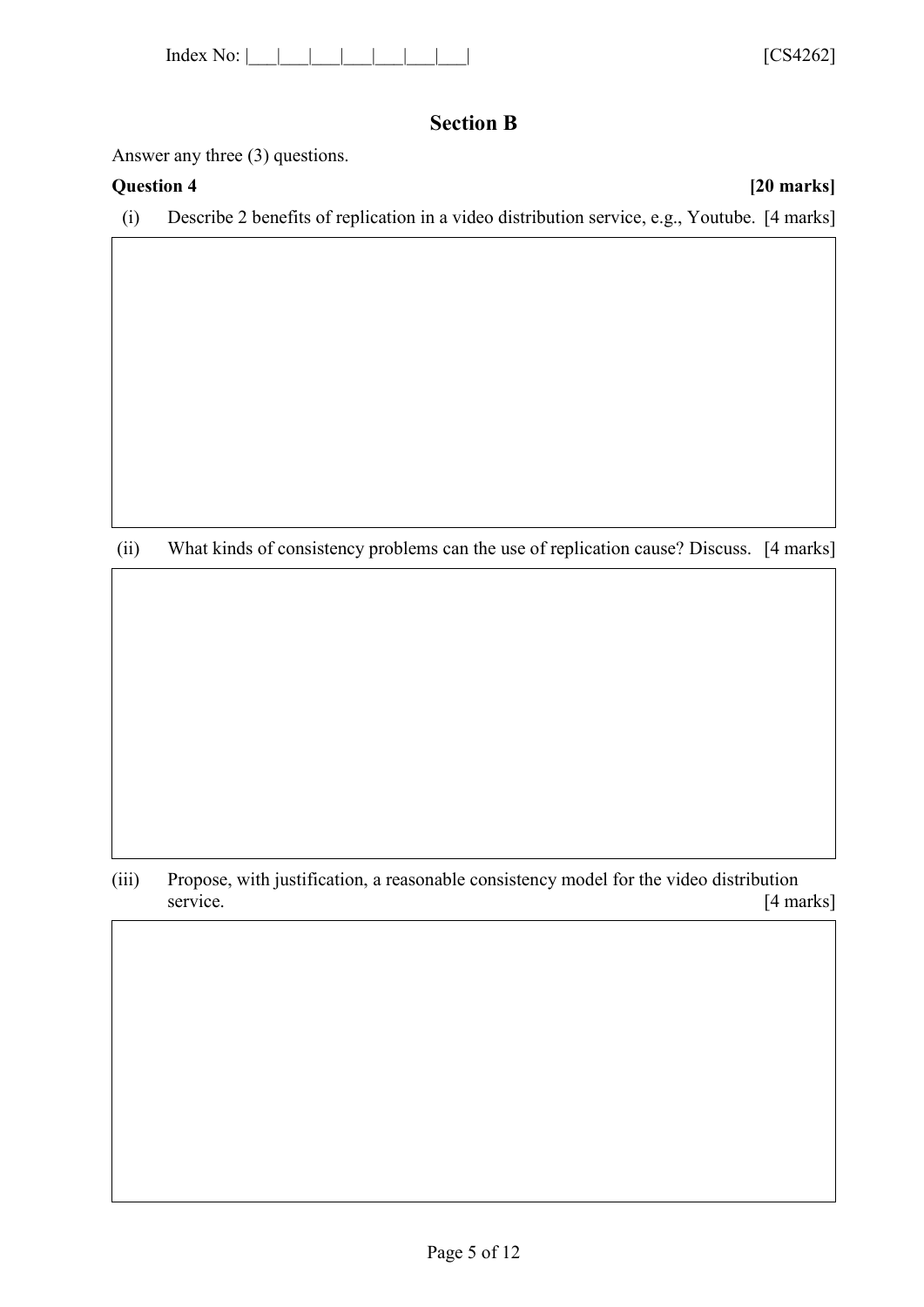| Index<br>J∩. |  |  |  |  |  |  |  |  |
|--------------|--|--|--|--|--|--|--|--|
|--------------|--|--|--|--|--|--|--|--|

(iv) Which active Content Delivery Networks (CDN) option is most suitable for for the video distribution service? Justify. [4 marks]

(v) Suppose that you have access to only transient, asynchronous communication primitives. What changes are required to provide primitives for transient, synchronous communication? [4 marks]

### **Question 5 [20 marks]**

(i) Which property(ies) among Consistency, Availability, and Partition Tolerance is affected in each of the following cases:  $[1 \times 4 = 4 \text{ marks}]$ 

| a            | Split brain syndrome                                                          |  |
|--------------|-------------------------------------------------------------------------------|--|
|              | Amazon Dynamo                                                                 |  |
| $\mathbf{C}$ | An ATM that refuses to give money as it cannot talk to<br>core backing system |  |
| ď            | Accessing Google Drive without connecting to Internet                         |  |

(ii) When a transaction is aborted, we have said that the world is restored to its previous state, as though the transaction had never happened. Give an example where resetting the world is impossible when a transaction is aborted. [4 marks]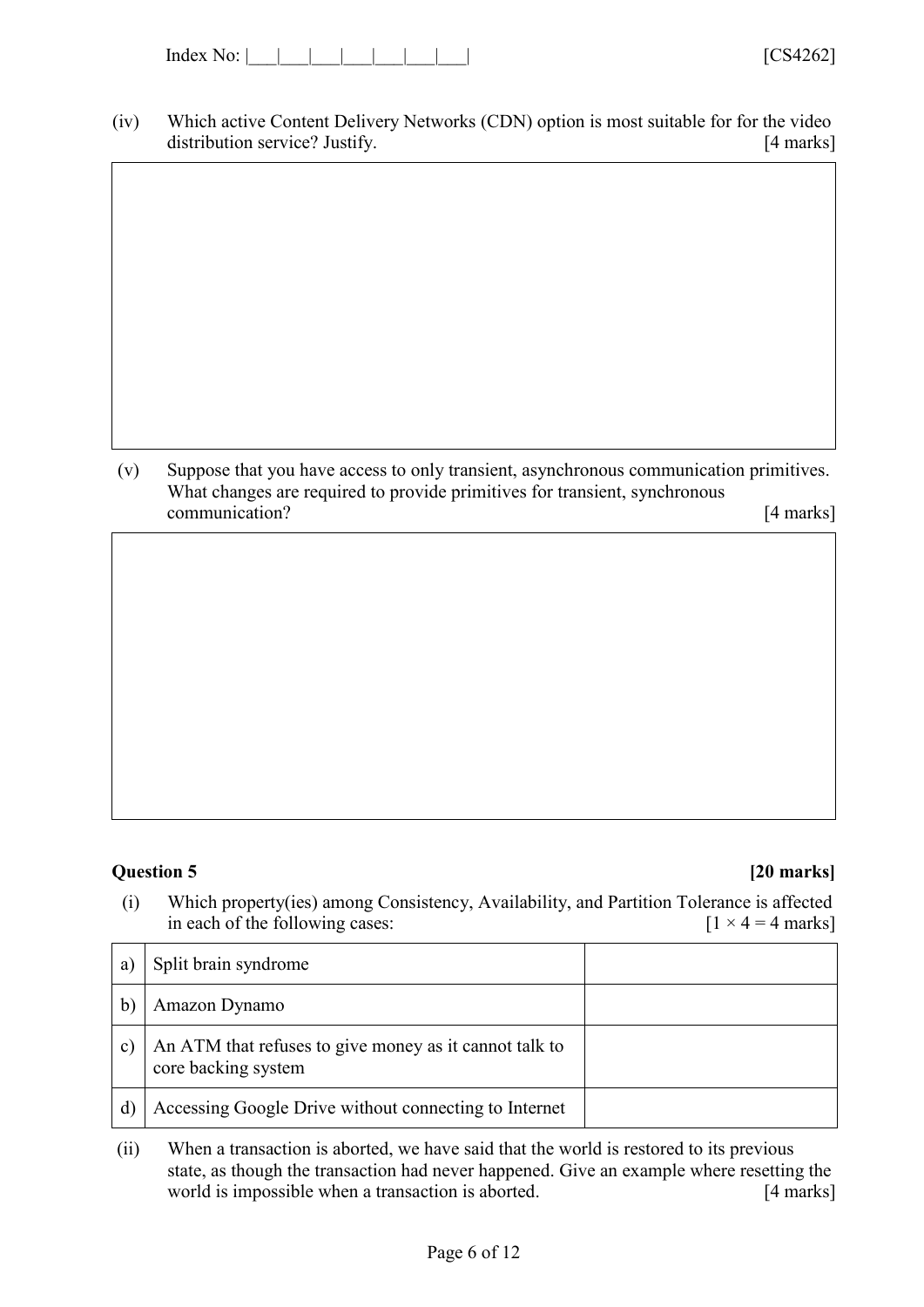| Index |  |  |  |  |  |
|-------|--|--|--|--|--|
|-------|--|--|--|--|--|

| (iii) | Consider a multiplayer cards game in which different players take turns in the order in<br>which they joined the game. Design such a game on a server-less architecture (i.e., |
|-------|--------------------------------------------------------------------------------------------------------------------------------------------------------------------------------|
|       | without any central control). Clearly state any assumptions.<br>[9 marks]                                                                                                      |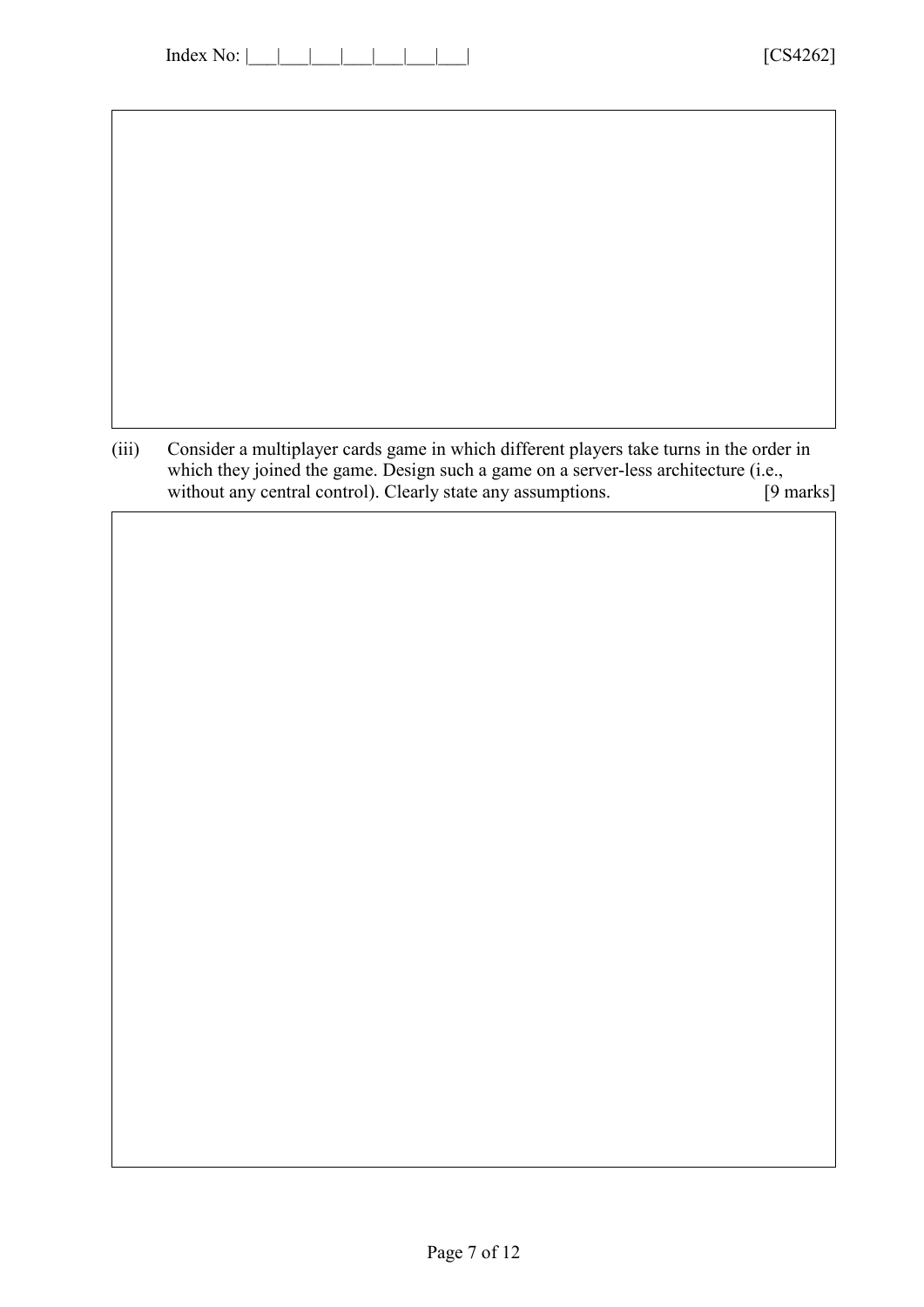| Index No: $\vert$<br>0.010(0.01) |
|----------------------------------|
|----------------------------------|

(iv) If few players got disconnected, discuss the ability of your solution to continue with the connected players. [3 marks]

### **Question 7 [20 marks]**

(i) Label the following diagram with Lamport's Timestamps. [4 marks]



(ii) Identify 4 event pairs with the same Lamport time stamp. [2 marks]

Department of Inland Revenue wants to rank all the salaried employees from both public and private sector. They have access to monthly salary details of employees. However, it was realized that ranking salaries of a particular month was not a good indication of average income, as monthly salaries of most employees' changes due to no pay leave, over time, bonuses, etc. Hence, it was decided to rank the employees based on average annual salaries over the last 5 years.

(iii) Write a pseudocode of a Map-Reduce program that shows how you can calculate the average annual income and rank the employees. The answer should provide all *map* and *reduce* functions, as well as suitable technique to shuffle data between mappers and reducers. [12 marks]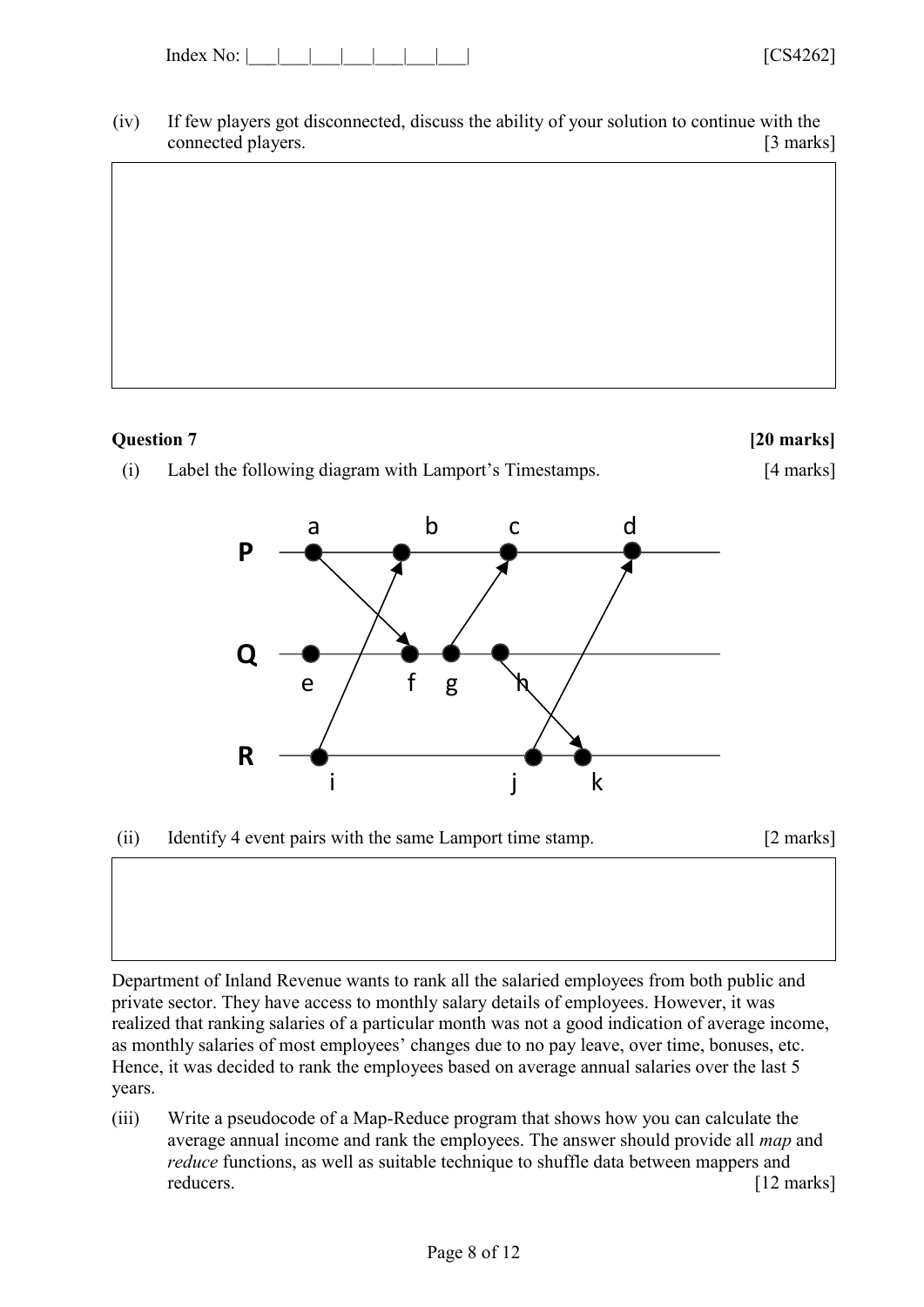(iv) How would you recommend to split the data such that workload of mappers and reducers are balanced? [2 marks] are balanced?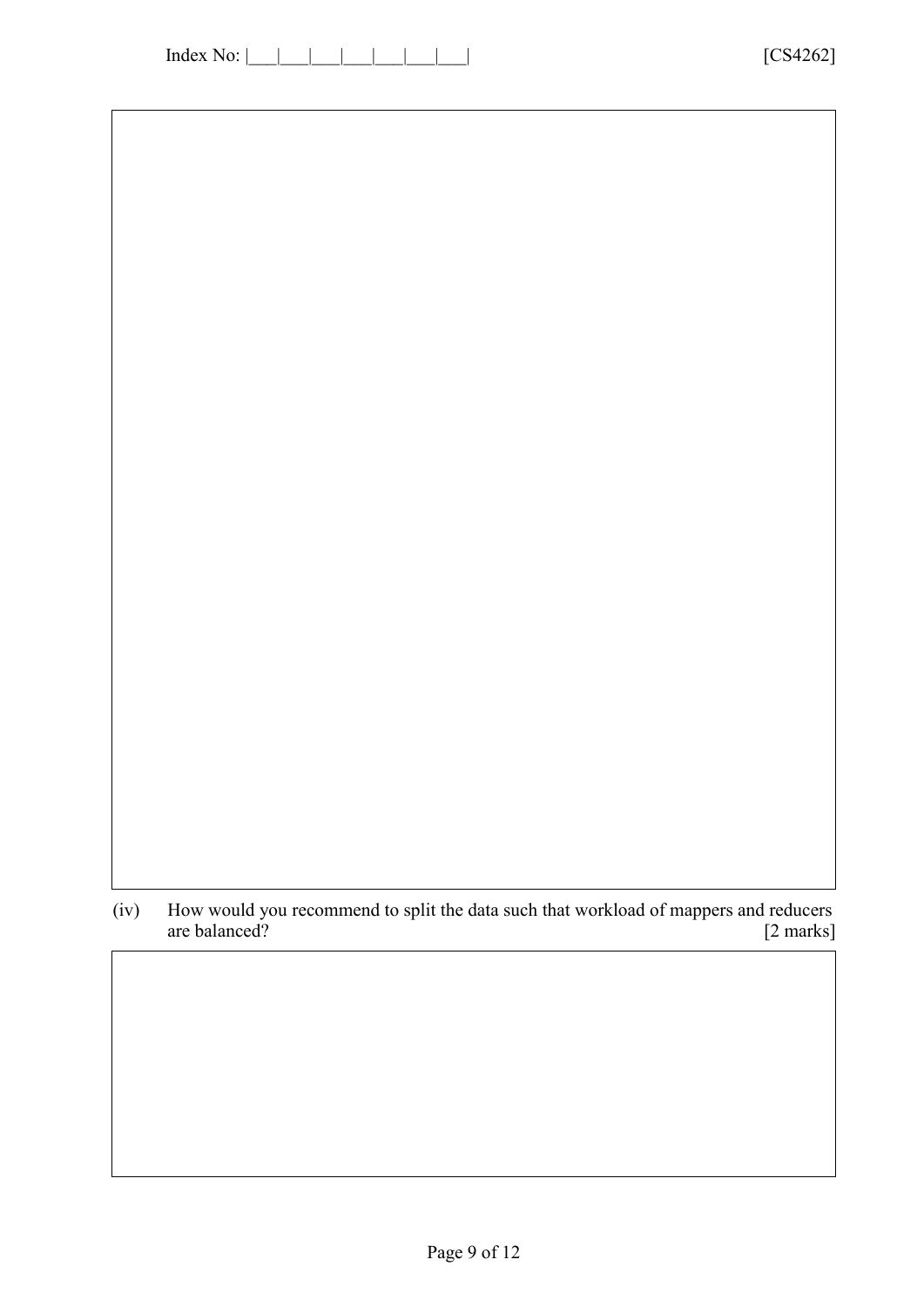

## **Question 7 [20 marks]**

A personal health tracking and recommendation service that tracks every move of a person, his/her eating habits, and then provides recommendations on daily routines, exercises, and meal options is to be developed. A person's activity and eating habits are to be tracked via smart watches, smart phones, tablets, wireless weight scales, desktops, etc. This service is also to be coupled with a health care network of doctors, hospitals, and Ambulance services. Two highlevel feature diagrams are illustrated below.



Source: adamelements.com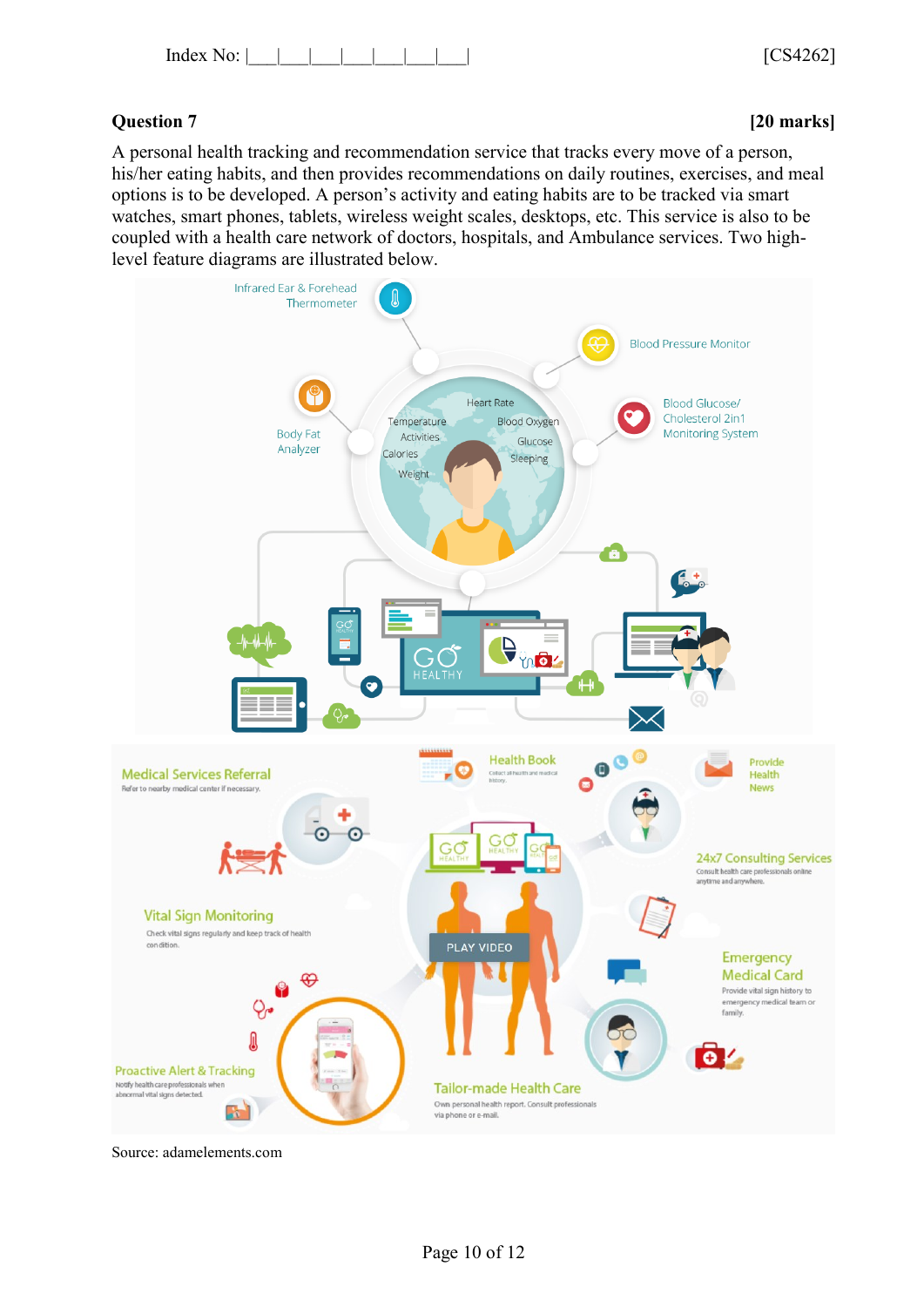| Index No: |  |  |  |  |  |  |  |  |
|-----------|--|--|--|--|--|--|--|--|
|-----------|--|--|--|--|--|--|--|--|

### (i) Tick True or False.  $[1 \times 6 = 6 \text{ marks}]$

|               |                                                                                                                                         | <b>True</b> | False |
|---------------|-----------------------------------------------------------------------------------------------------------------------------------------|-------------|-------|
| a)            | Event-based architectural style would be suitable for this platform.                                                                    |             |       |
| b)            | Transient communication is suitable for communication between<br>wearable/handheld devices and the backend.                             |             |       |
| $\mathbf{c})$ | Asynchronous communication is suitable for communication between<br>wearable/handheld devices and the backend.                          |             |       |
| $\rm d$       | When the bandwidth between wearable/handheld devices and the<br>backend is limited, it is acceptable to randomly drop messages/packets. |             |       |
| e)            | Dynamic load balancing is more appropriate at the backend.                                                                              |             |       |
| f)            | Publisher-subscriber mode of message dissemination is suitable to<br>provide health news.                                               |             |       |

(ii) What type of a cloud implementation would you recommend to implement this solution? Justify considering options such as IaaS, PaaS, SaaS, and containers. [4 marks]

(iii) What do you recommend, RPC, RMI, REST API, or Web services, to integrate these services? Justify. [4 marks]